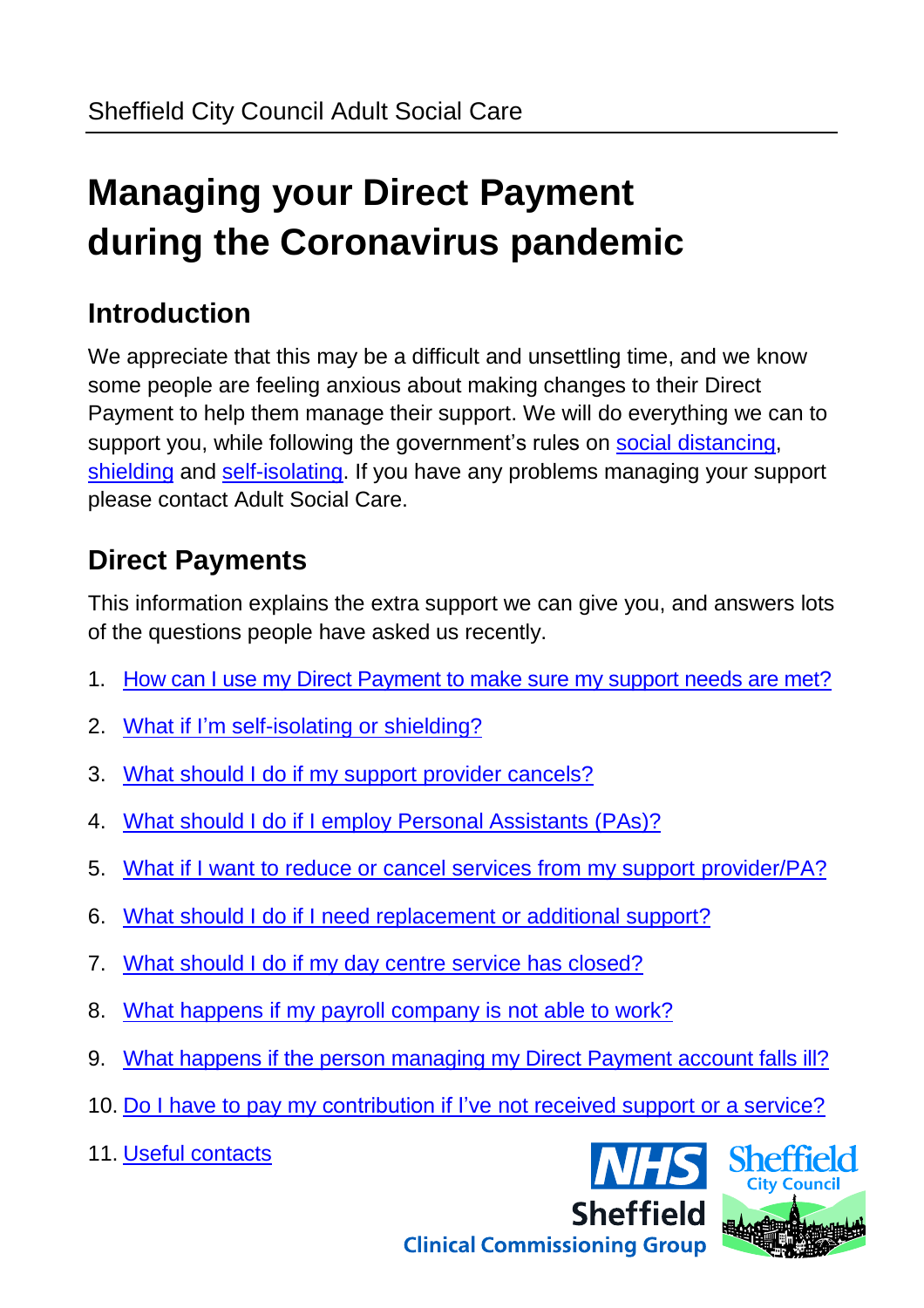# **1. How can I use my Direct Payment to make sure my support needs are met?**

You can use your Direct Payment flexibly to help you make sure you get the support you need during this pandemic.

#### **Please feel confident to change your support arrangements to make sure you can meet your needs, as long as this follows your support plan.**

If your support costs more you can use any surplus in your Direct Payment account, as well as your contingency money.

Please make sure you keep copies of receipts and invoices for any costs to your Direct Payment, and continue to pay your support provider or PA as normal during this time.

### **Advice on Direct Payments**

If you're concerned about whether you have enough money in your account to pay for your support please contact the Direct Payment Audit Team.

#### **Telephone 0114 273 5397.**

**Email [DPUaudits@sheffield.gov.uk.](mailto:DPUaudits@sheffield.gov.uk)**

### **Advice on managing your support**

If you're concerned about managing your support with your PA or support provider, or if you're worried about finding alternative support please, contact social care.

### **Telephone [0114 273 4567.](tel:0114%20273%204567)**

**Choose option 4 for Children's Services or option 5 for Adult Social Care.**

The rest of this document has information on how you can spend money in different ways to meet your support needs, and answers lots of the questions people have asked us recently.

You may have other contractual arrangements with your PA. If these are more favourable then they take precedent over the information in this document.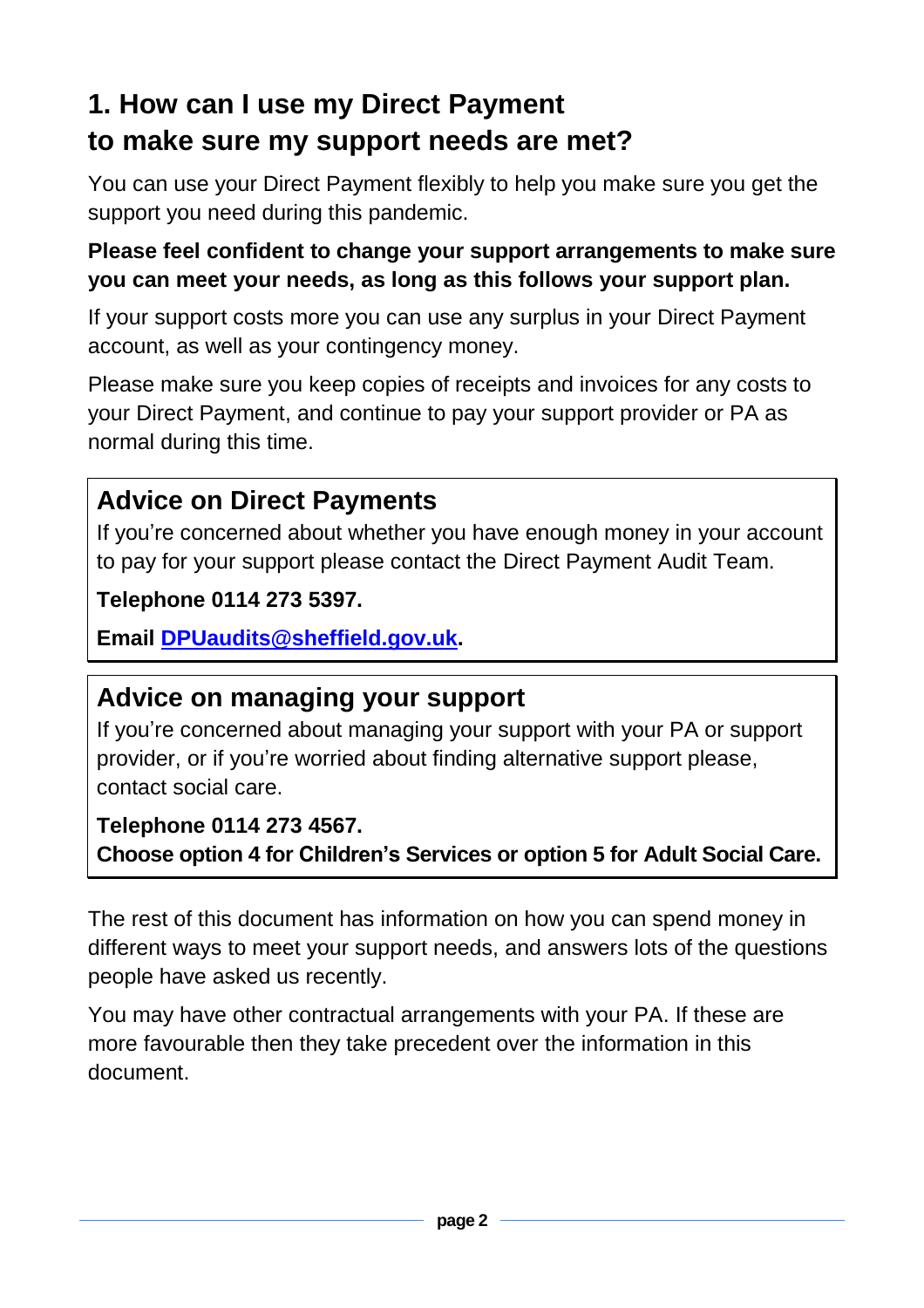# <span id="page-2-0"></span>**2. What if I'm self-isolating or shielding?**

If you, or a family member you live with, needs to self-isolate due to Coronavirus symptoms, you can continue to pay your PA while they're not supporting you.

If you have symptoms and can't manage without your PAs, and the PA is willing to continue, you'll need to provide Personal Protective Equipment (PPE).

Up-to-date government advice on PPE: [Personal Protective Equipment.](https://www.gov.uk/government/publications/wuhan-novel-coronavirus-infection-prevention-and-control/covid-19-personal-protective-equipment-ppe)

Please contact Disability Sheffield for more information about PPE, and to request PPE. Online information at [Disability Sheffield's website.](https://www.disabilitysheffield.org.uk/coronavirus-information-and-support#3) Or you can email [CV19@disabilitysheffield.org.uk,](mailto:CV19@disabilitysheffield.org.uk) or telephone 0114 253 6750.

If your PA doesn't want to continue to provide support whilst you're selfisolating, contact Disability Sheffield for advice. Disability Sheffield has a pool of PAs who may be able to provide short-term support. Or you can contact other support providers for help.

If you need help to arrange alternative support please contact your social care team.

### <span id="page-2-1"></span>**3. What should I do if my support provider cancels?**

If your support provider tells you they can't provide their service, use the money in your account flexibly to buy support from another provider. If you can't find support please contact your social care team for help.

If you need less support because a family member is supporting you, please tell the services you use – and continue to pay them.

Please note there are rules on paying family members as your PA or employee, and we only allow this in exceptional circumstances. If you have any questions on this please contact your social care team for advice.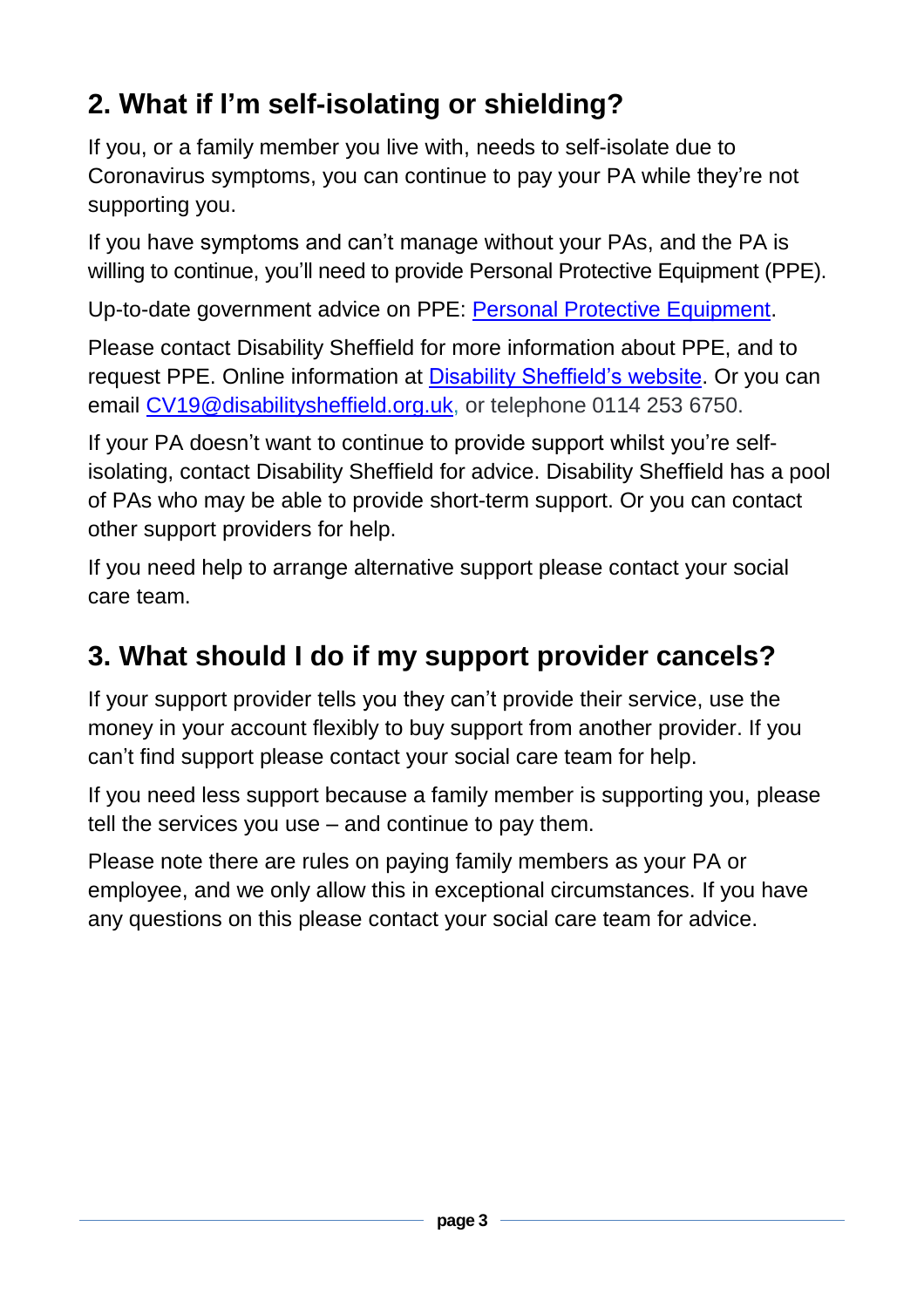# <span id="page-3-0"></span>**4. What should I do if I employ PAs?**

The government classes PAs as Key Workers, so they're eligible for continued childcare during the Coronavirus pandemic. If your PA is being challenged you can give them an authorisation letter. For a template letter contact Disability Sheffield (contact details above).

If your PA is off sick, self-isolating or shielding due to Coronavirus, you can pay them four weeks of full pay, and then Statutory Sick Pay. Government guidance has changed, so you can pay sick pay from day one. If your PA is entitled to Statutory Sick Pay (SSP), your payroll provider should apply for this for the PA as a part of their wage. The sick pay payments can be recovered from Statutory Sick Pay. If your PA needs to self-isolate for more than 7 days, they'll need a 'sick note' from NHS 111 online [\(get an isolation](https://111.nhs.uk/isolation-note/)  [note\),](https://111.nhs.uk/isolation-note/) or a letter from their GP.

The government guidance on testing has changed. If your PA, or someone they live with, has symptoms of the virus, that person and anyone in their household can be tested. Get more information from Disability Sheffield's website: [Coronavirus information and support.](https://disabilitysheffield.org.uk/coronavirus-information-and-support)

If your PA is unwell, self-isolating or shielding, you may need alternative support. We understand a replacement will be an additional cost. You can use any surplus in your account, and your contingency money. If you're still concerned about having enough money in your account, please contact the Direct Payment Audit Team for advice (contact details above).

If your PA is well, but doesn't want to come to work. they'll need to take paid holiday or unpaid leave. You can continue to pay PAs with carer responsibilities, or they can choose to take paid holiday or unpaid leave.

We understand you may need to arrange a replacement PA. You can use any surplus in your account, or your contingency money for this. Please contact the Direct Payment Audit Team if you need additional funds to cover these costs. If you need to pay for a taxi for your PA to get to work so that they can avoid using public transport you can do this. It may provide some reassurance for your PA to provide PPE if required, and you can use the money in your account to purchase this.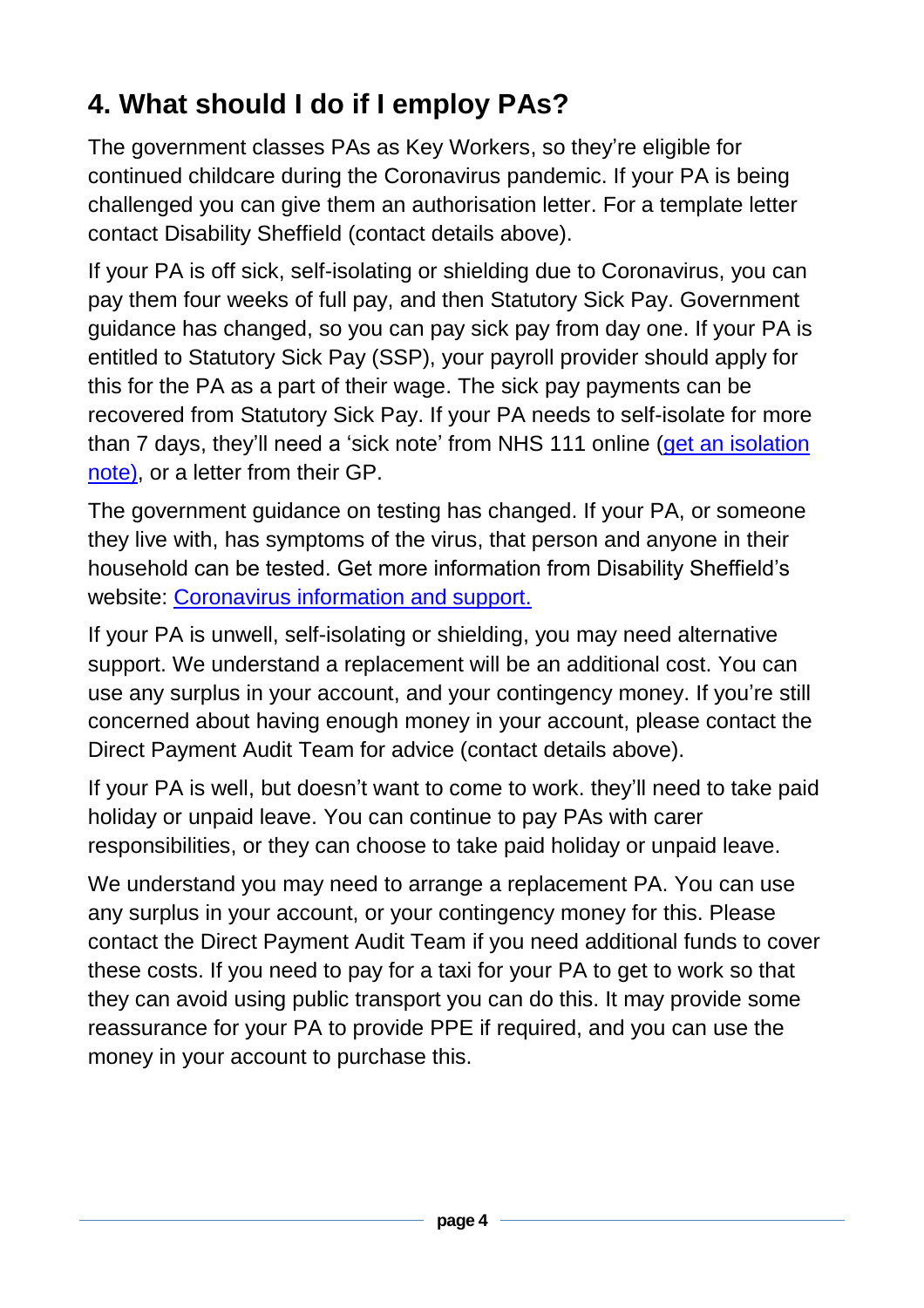### <span id="page-4-0"></span>**5. What if I want to reduce or cancel services from my support provider/PA?**

You may want to reduce contact with others, and decide to reduce the support you're receiving. You may feel some support is less essential, and you can cope without that support, at least for a short time. Informal carers (like family living in your household) may be able to support you as they're not at work, and you feel confident you could cope if some support was stopped or reduced for a short time.

If you reduce or stop some support you should still pay the support provider if they need you to. This will make sure the provider can start working with you again when you need them.

Please think carefully about how long the current situation might last, and how you'll manage your needs in the medium to long term. If you have cancelled your support for 4 weeks or more, please contact your social care team. They can talk through your options and make sure you're well supported.

For longer-term situations where PAs are willing to work, but you want to cancel or reduce your support, they have a right to a statutory guarantee payment. If this is the case, as an employer, please continue to pay in the short term, unless you have a specific clause in your contract that states otherwise. Another option to consider is requesting your PA take annual leave (once you have given appropriate notice).

If you cancel your PAs, they may be able to work with other employers like contracted care services, care homes, or with other people who need a PA. Disability Sheffield keep a list of available PAs (called the [PA Register\)](https://disabilitysheffield.org.uk/pa-register/). If your PA wants to work additional hours during the pandemic they can use the Register to let people wanting a PA know they're available.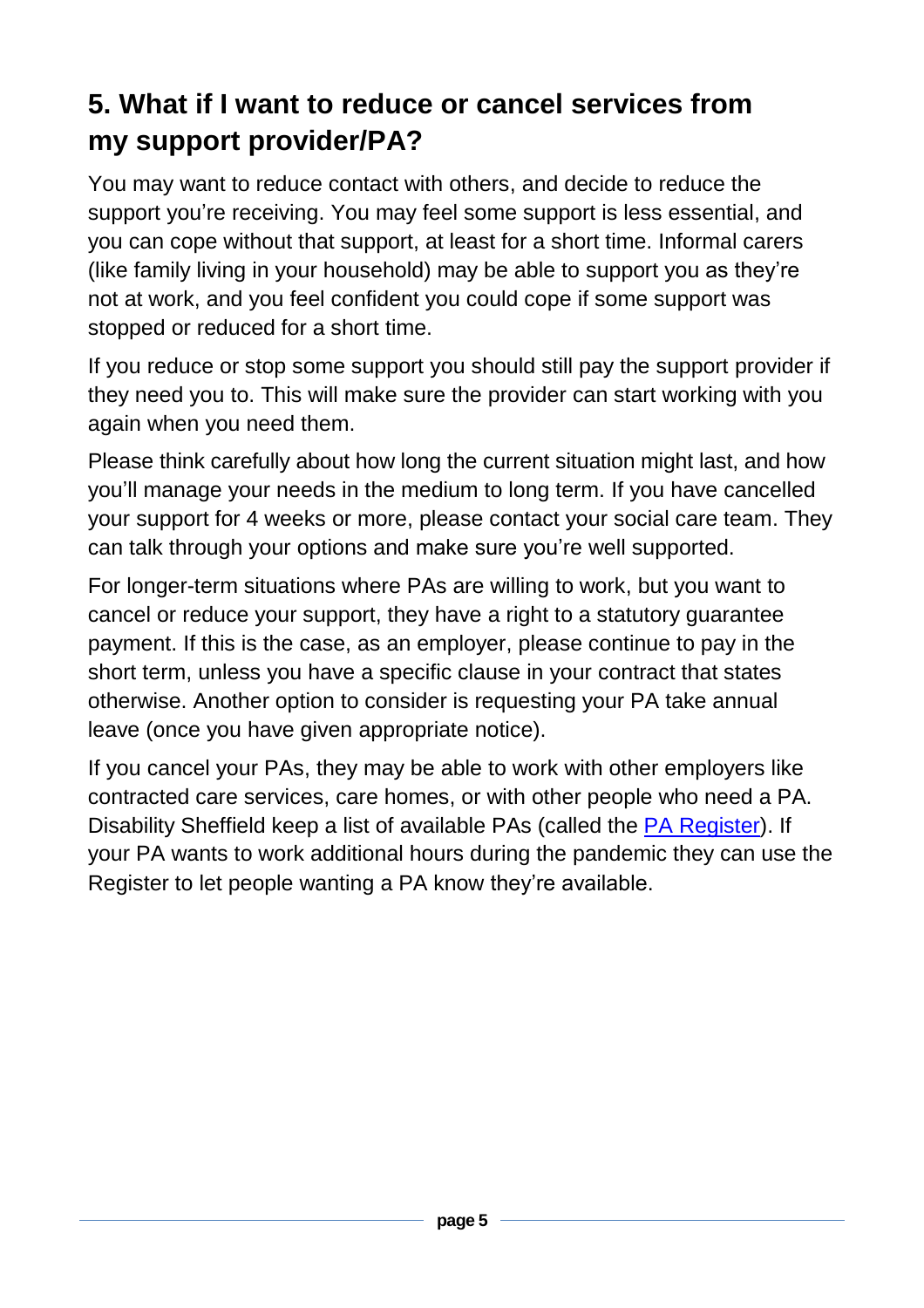# <span id="page-5-0"></span>**6. What should I do if I need replacement or additional support?**

In some situations increased or replacement support will be critical, and you can source and organise this support as needed.

For additional PA hours or a replacement PA check the [PA Register.](https://disabilitysheffield.org.uk/pa-register/) This is a list of available PAs, maintained by Disability Sheffield.

You can also contact other support providers for help.

If your support costs more you can use any surplus in your Direct Payment account, as well as your contingency money.

Please make sure you keep copies of receipts and invoices for any costs to your Direct Payment.

If you're concerned about whether you have enough money in your account to pay for your support please contact the Direct Payment Audit Team.

#### **Telephone 0114 273 5397.**

**Email [DPUaudits@sheffield.gov.uk.](mailto:DPUaudits@sheffield.gov.uk)**

If you're concerned about managing your support with your PA or support provider, or if you're worried about finding alternative support please, contact social care.

#### **Telephone [0114 273 4567.](tel:0114%20273%204567)**

**Choose option 4 for Children's Services or option 5 for Adult Social Care.**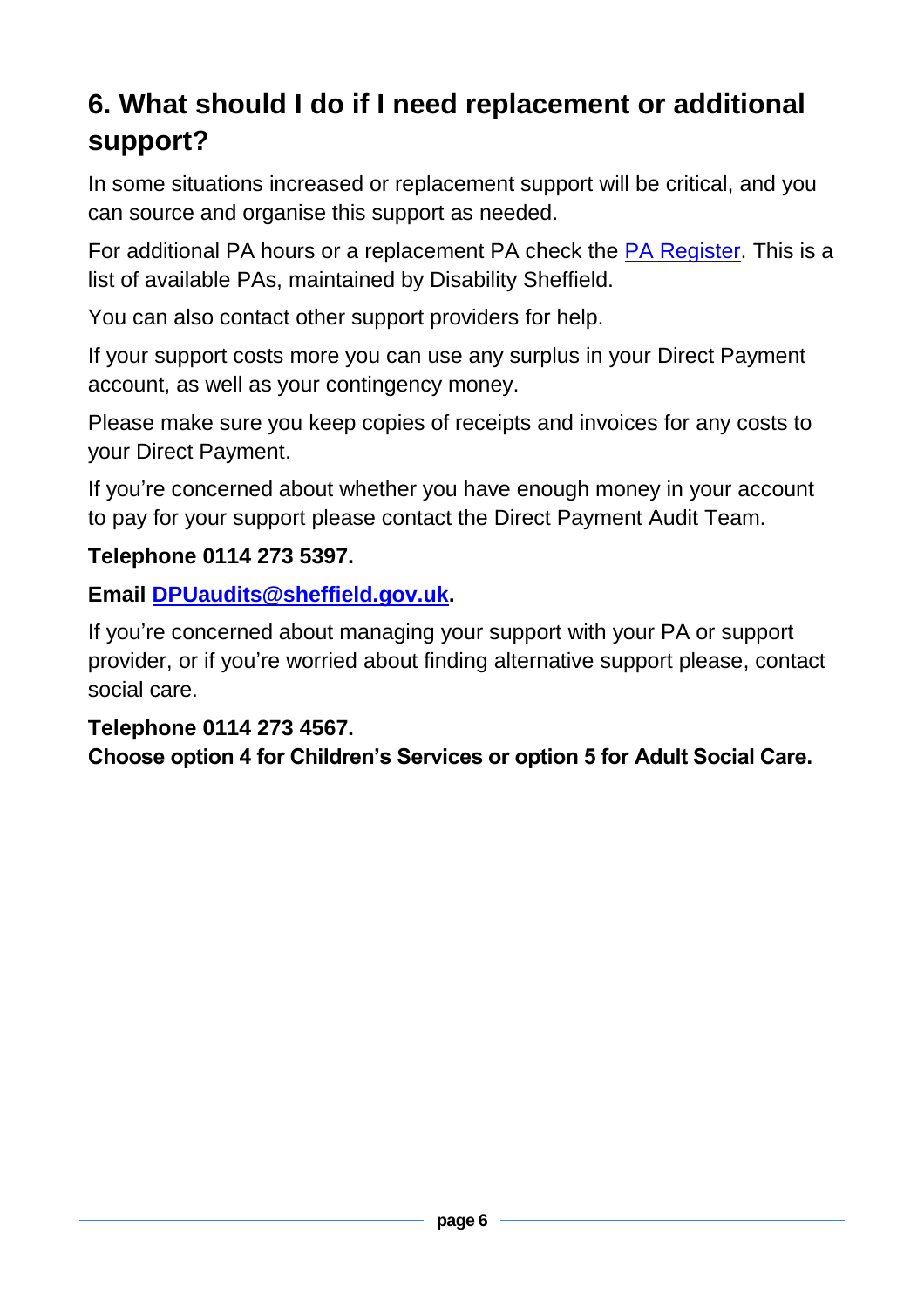# <span id="page-6-0"></span>**7. What should I do if my day centre has closed?**

If you were attending a day centre that has temporarily closed because of the pandemic please continue to pay the centre unless you are told otherwise.

If you're safe and well and choose not to attend the day centre, and your day centre doesn't want you to continue paying, you don't need to stop your payments. The Direct Payment Audit Team will adjust this when you next submit financial monitoring.

If your day centre has closed and you need replacement support please use your Direct Payment money to buy alternative support. If you don't have enough Direct Payment money to pay for this short term support, contact the Direct Payment Audit Team for an emergency payment. If you can't find alternative support please contact adult social care who will help you find alternative support.

You may decide to use your Direct Payment to buy resources or equipment such as books or jigsaws because your day service is closed. Please keep records of any additional costs during the pandemic so these can be included in your financial monitoring.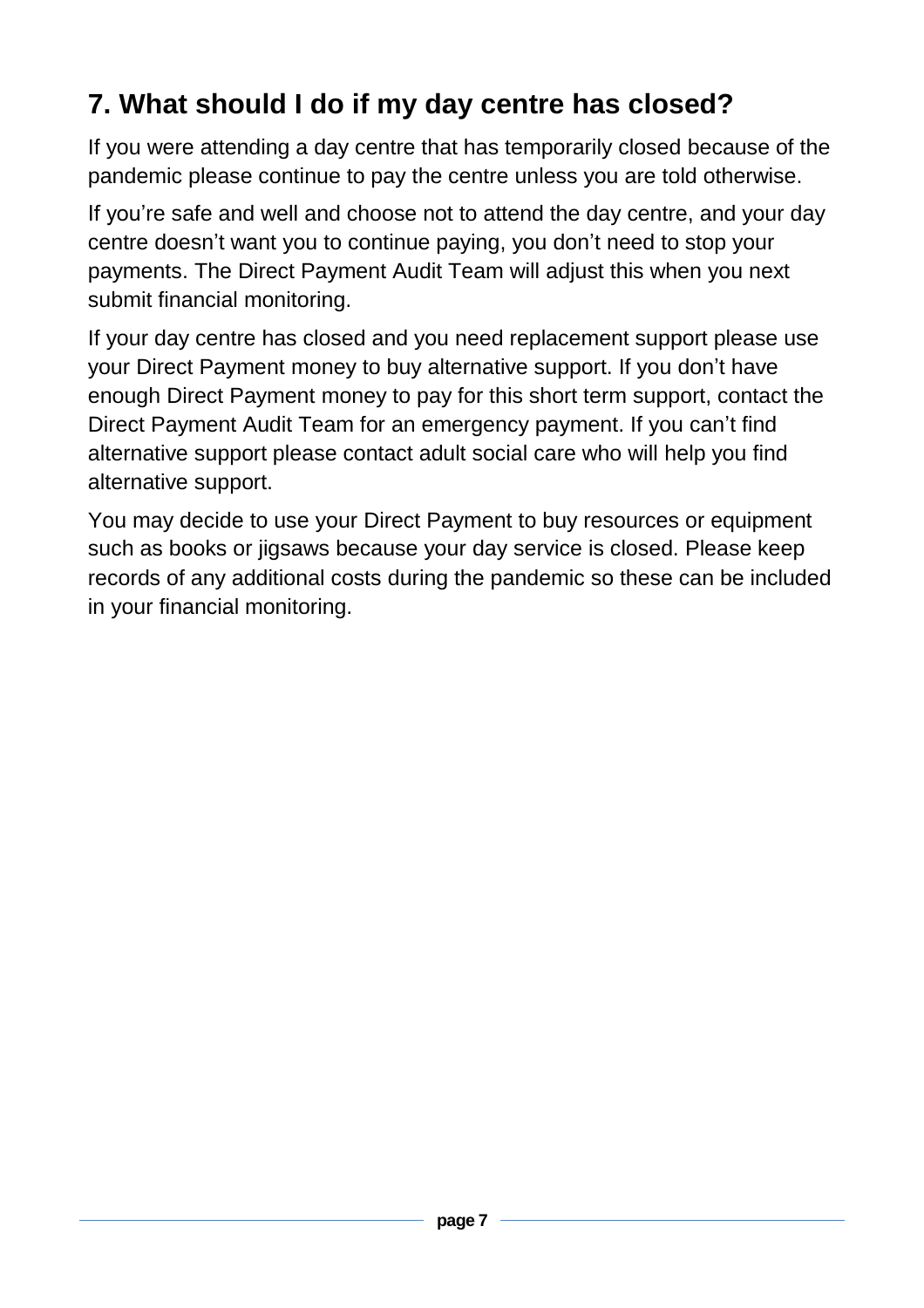### <span id="page-7-0"></span>**8. What happens if my payroll company is not able to work?**

All of the companies we contacted are confident they can continue to provide their services. We'll continue to monitor this. We've also made it clear to the payroll companies that if they agree to support additional people, we'll begin payments as quickly as possible.

If you have any issues with your payroll company please contact the Direct Payment Audit Team.

**Telephone 0114 273 5397.**

**Email [DPUaudits@sheffield.gov.uk.](mailto:DPUaudits@sheffield.gov.uk)** 

### <span id="page-7-1"></span>**9. What happens if the person managing my Direct Payment account falls ill?**

If the person or company that manages your Direct Payment can't do this, we can help you to make sure your PAs and services are paid.

If you have a family member who can help you, this could be an option. Or you could switch to another company that can pay your PAs and services. If you need help to switch contact the Direct Payment Audit Team.

**Telephone 0114 273 5397.**

**Email [DPUaudits@sheffield.gov.uk.](mailto:DPUaudits@sheffield.gov.uk)**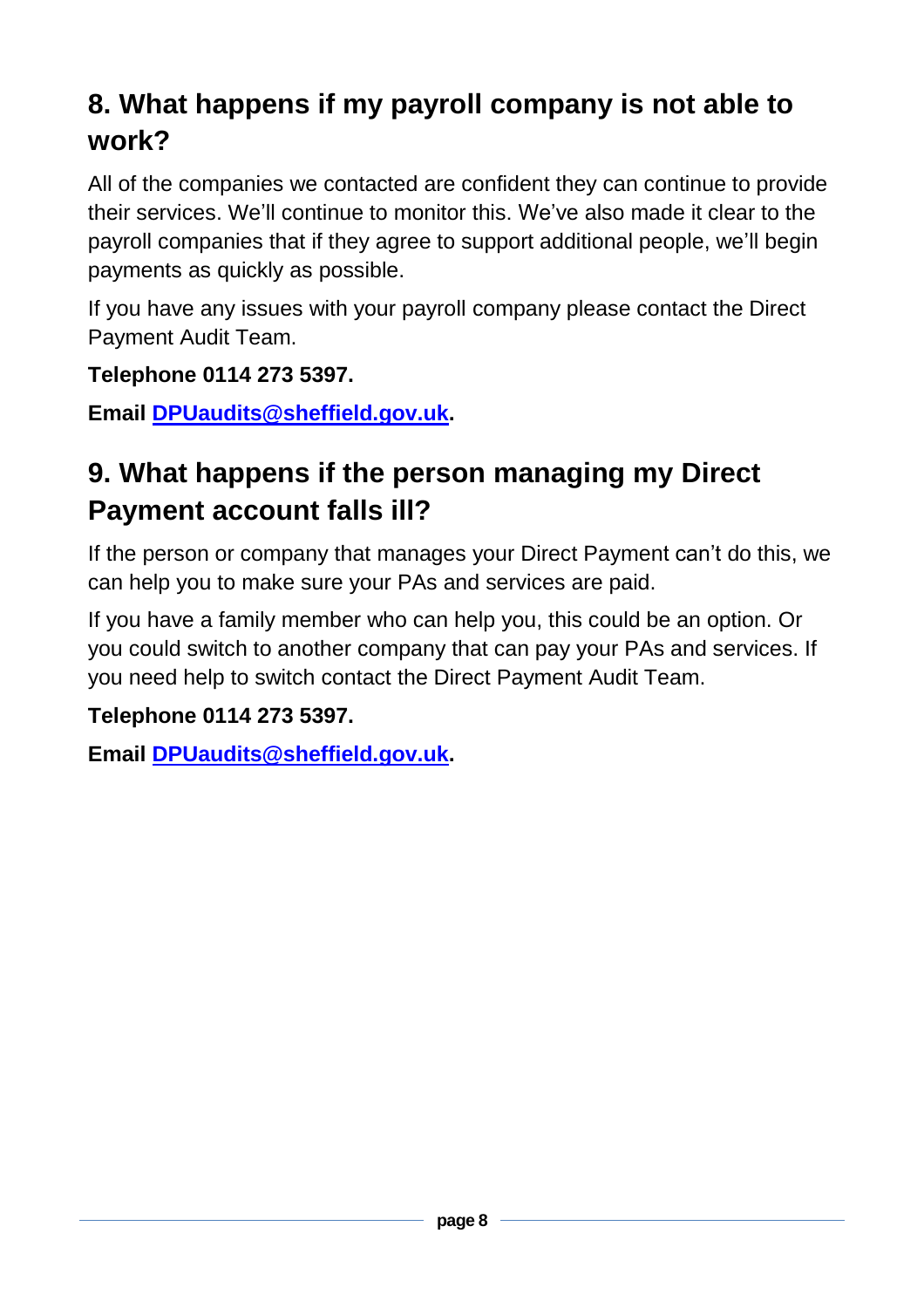### <span id="page-8-0"></span>**10. Do I have to pay my contribution if I've not had support or a service?**

There are a few situations when you may find a service has stopped or your support was not provided. Here's what you can do for each of them.

### **If you're not receiving any support or services, and don't need to continue paying for them.**

You don't need to pay your contributions into your Direct Payment account until your support or services start again.

You'll still receive the Council funded part of your Direct Payment. Don't worry, we'll take care of this when you next submit financial monitoring.

### **If you normally go to a day centre, and you're not having any replacement services, but you've been told to keep paying the centre.**

You don't need to pay your contributions into your Direct Payment account until you start attending the day centre again. Use any surplus you have in your account to continue paying the day centre. If you think you may need more money, please contact the Direct Payment Audit Team.

### **If you normally only receive support from a PA, but you're not receiving support at this time because you've chosen to manage without it.**

You still need to pay your PA, and pay your contributions into your Direct Payment account.

### **If you normally only receive support from a PA, but you're not receiving support at this time because they're not available, and you're not receiving additional support to cover for them.**

You don't need to pay your contributions into your Direct Payment account. If you still need to pay your PA use any surplus you have in your account to continue paying them. If you think you may need more money, please contact the Direct Payment Audit Team.

### **If you think the support you're actually receiving costs less than the contribution you're paying.**

Please contact the Direct Payment Audit Team who will check with you what you need to pay.